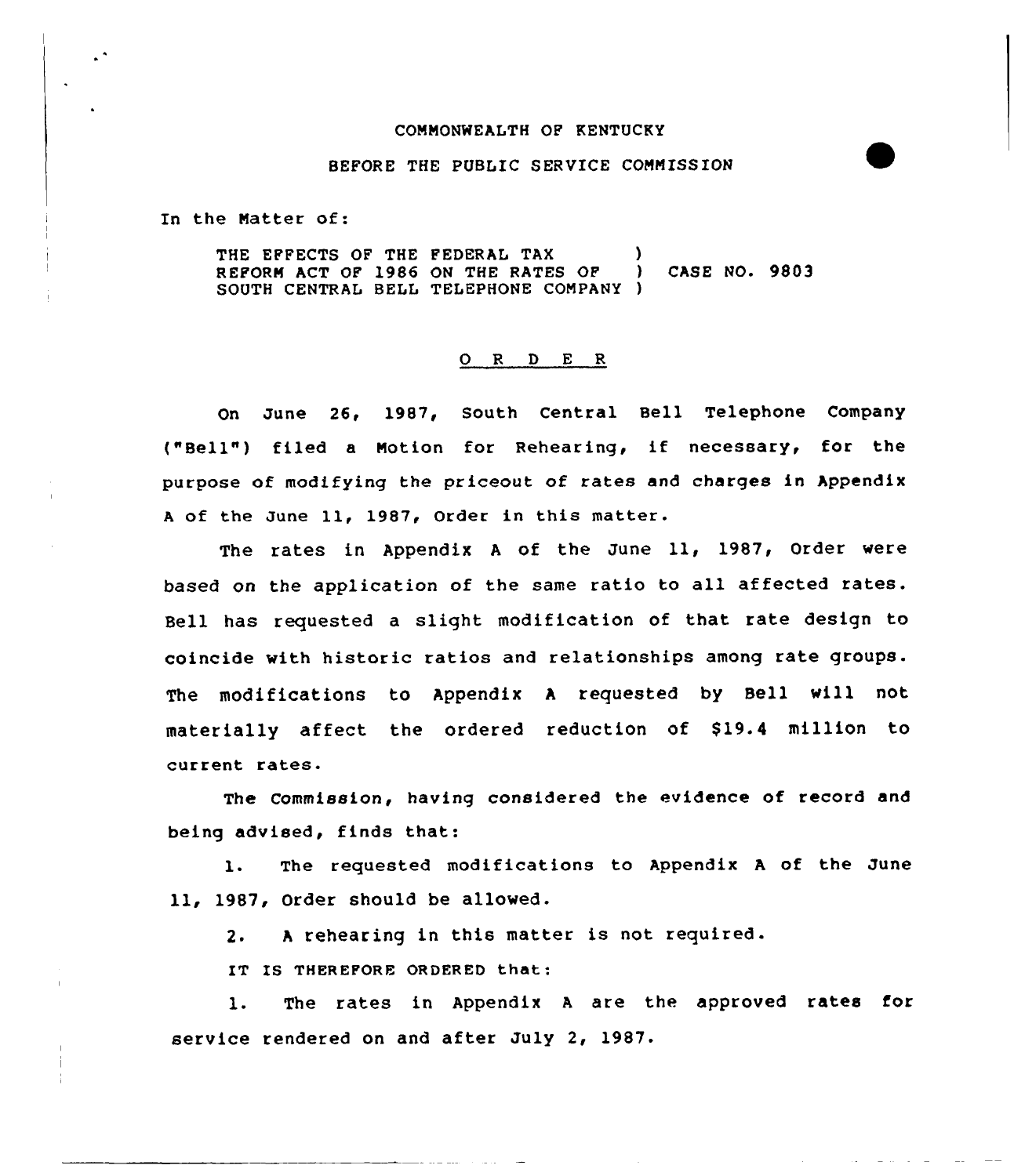2. Revised tariffs reflecting the rates set out in Appendix <sup>A</sup> shall be filed within 30 days of the date of this Order.

Done at Frankfort, Kentucky, this 1st day of July, 1987.

PUBLIC SERVICE CONNISS ION

 $S.$  / dem Vice Chairman /

Williams) ssioner

ATTEST:

Executive Director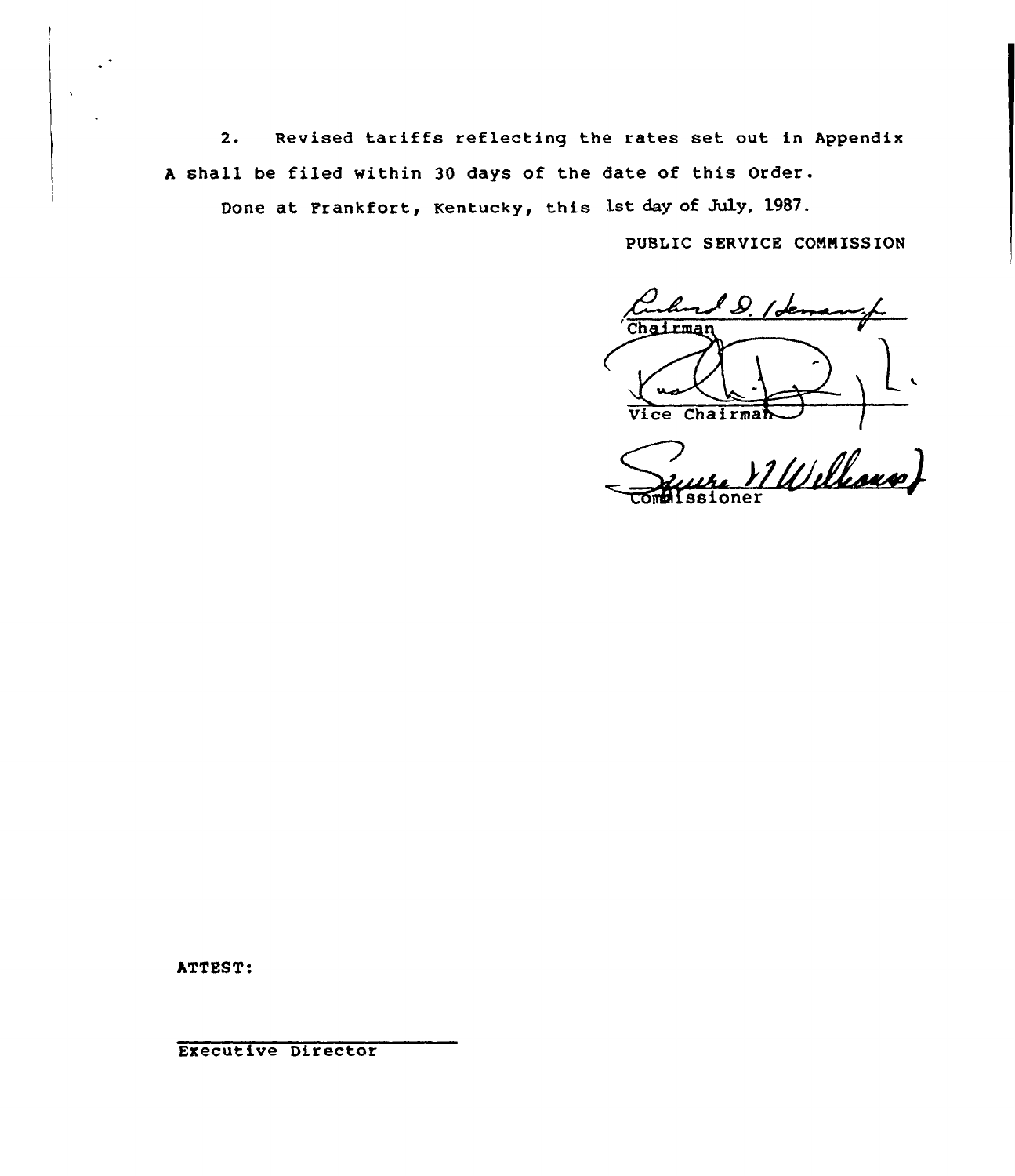#### APPENDIX A

#### APPENDIX TO AN ORDER OF THE KENTUCKY PUBLIC SERVICE COMMISSION IN CASE NO. 9803 DATED JULY 1, 1987.

The following rates and charges are prescribed for the customers in the area served by South Central Bell Telephone Company. All other rates and charges not specifically mentioned herein shall remain the same as those in effect under authority of this Commission prior to the effective date of this Order.

#### A3. BASIC LOCAL EXCHANGE SERVICE

#### A3.2 STATEWIDE RATE SCHEDULES

#### A3.2-1 PLAT RATE SCHEDUIE

A. The following schedule of monthly rates is applicable to flat rate main station line service:

|                         | Total Main<br>Station Lines and |                          |         | Residence |         | <b>Business</b> |         |
|-------------------------|---------------------------------|--------------------------|---------|-----------|---------|-----------------|---------|
| Group                   | PBX Trunks                      |                          |         | Ind.      | $2-Pty$ | Ind.            | $2-Pty$ |
| $\mathbf{1}$            | 0                               | $\overline{\phantom{a}}$ | 13800   | \$11.41   | \$8.56  | \$28.70         | \$21.53 |
| $\overline{2}$          | 13801                           |                          | 25100   | 12.28     | 9.21    | 31.62           | 23.72   |
| $\overline{\mathbf{3}}$ | 25101                           |                          | 45500   | 12.96     | 9.72    | 34.07           | 25.55   |
| $\blacktriangleleft$    | 45501                           |                          | 200800  | 13.63     | 10.22   | 36.58           | 27.44   |
| 5                       | 200801                          |                          | 1191800 | 16.90     | 12.68   | 48.78           | 36.59   |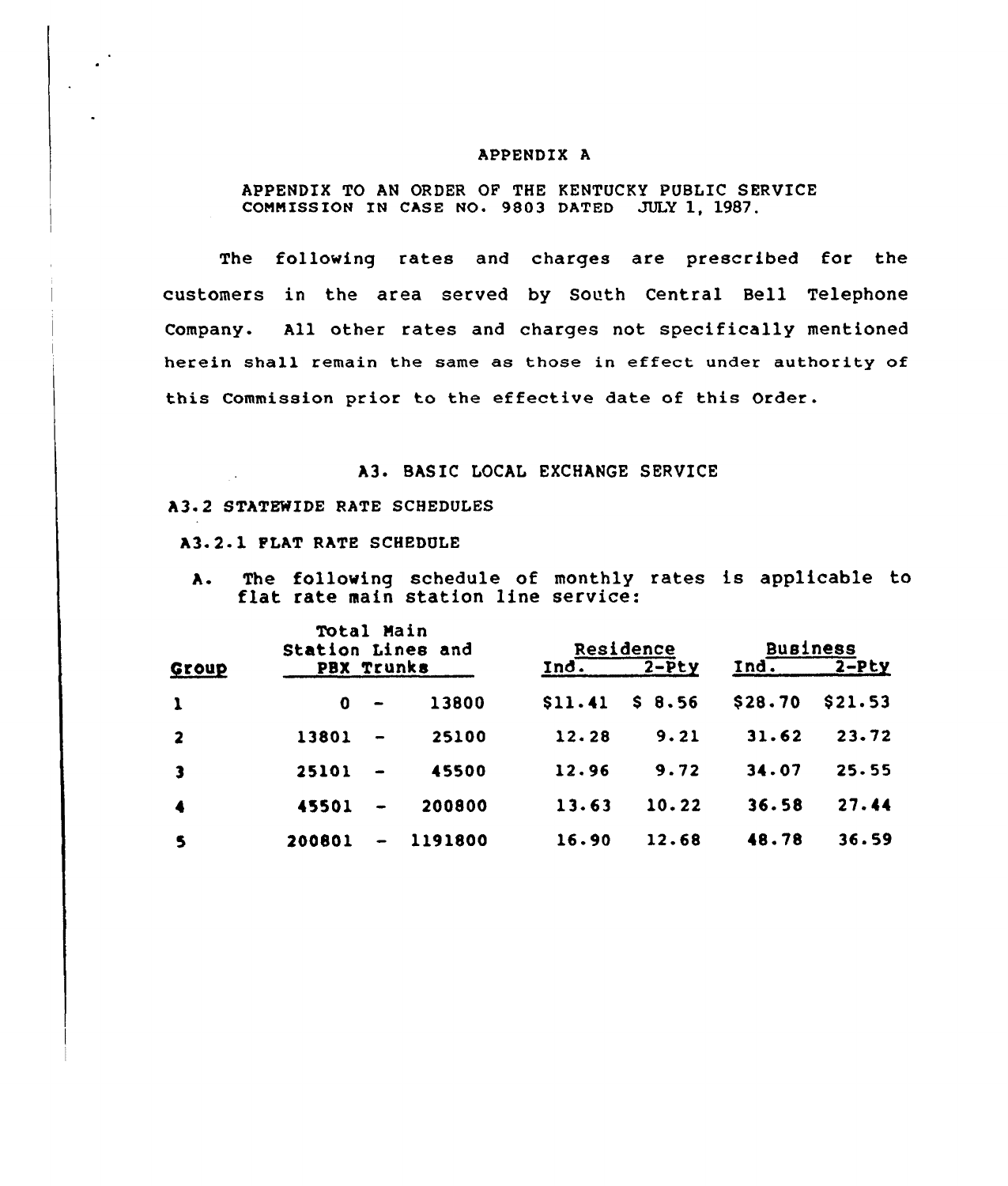# A3.2.3 MEASURED RATE SCHEDULE

# A. The following schedule of monthly rates is applicable to measured rate main station line service

| Group                   | Total Main<br>Station Lines and<br>PBX Trunks |                          |         | Residence<br>Individual<br>Line<br>Low-Use | Residence<br>Individual<br>Line<br>Standard | <b>Business</b><br>Individual<br>Line |
|-------------------------|-----------------------------------------------|--------------------------|---------|--------------------------------------------|---------------------------------------------|---------------------------------------|
| $\mathbf{1}$            | $\mathbf 0$                                   | $\overline{\phantom{a}}$ | 13800   | 5.71<br>\$                                 | \$8.56                                      | \$21.53                               |
| $\overline{2}$          | 13801                                         |                          | 25100   | 6.14                                       | 9.21                                        | 23.72                                 |
| $\overline{\mathbf{3}}$ | 25101                                         |                          | 45500   | 6.48                                       | 9.72                                        | 25.55                                 |
| $\blacktriangleleft$    | 45501                                         |                          | 200800  | 6.82                                       | 10.22                                       | 27.44                                 |
| 5                       | 200801                                        |                          | 1191800 | 8.45                                       | 12.68                                       | 36.59                                 |

#### A. 3.7.2 MEASURED RATE SERVICE

|                   | Business Ind.<br>Line Monthly |
|-------------------|-------------------------------|
| Exchange          | Charge<br>Each Line           |
| <b>Louisville</b> | \$31.71                       |

## A3- 10 LOCAL EXCEPTION

|                  | Residence    |  |  |  |
|------------------|--------------|--|--|--|
|                  | Four-Party   |  |  |  |
| Exchange         | Monthly Rate |  |  |  |
| McCarr           | \$7.42       |  |  |  |
| South Williamson | 7.42         |  |  |  |
| Warfield         | 7.42         |  |  |  |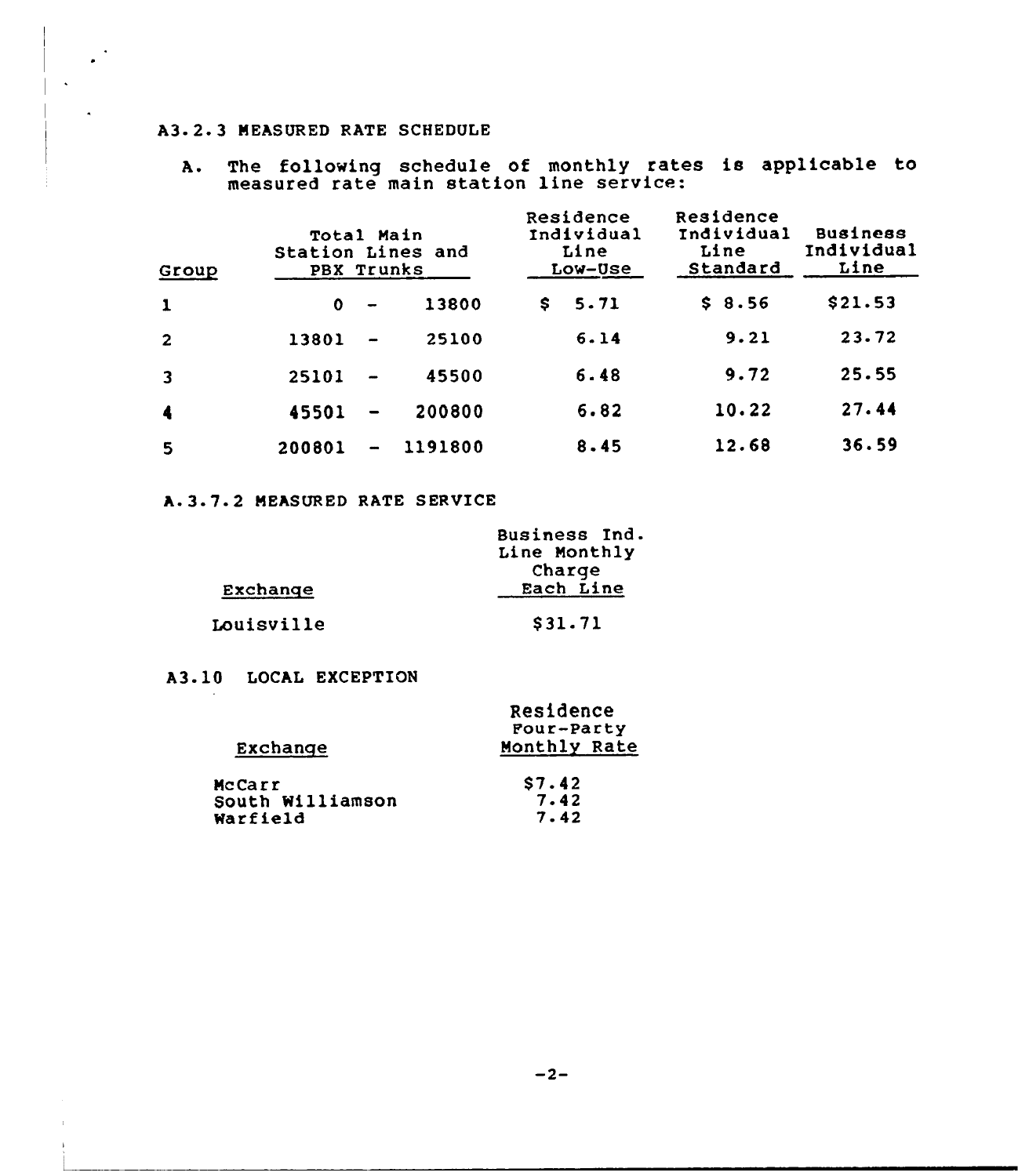## A3. 12 NETWORK ACCESS REGISTER USAGE PACKAGE

A3- 12- 3 RATES

<u>and a straightful and straightful and the straight of the straight straight and</u>

and and

 $\ddot{\phantom{a}}$ 

 $\bullet$ 

- A.. Per Flat Rate MAR Usage Package, Each
	- 1. Charges

|              | Monthly<br>Rate |
|--------------|-----------------|
| Inward only  | \$26.20         |
| Outward only | 26.20           |
| Both Way     | 26.20           |
|              |                 |

### A3.20.8 HOTEL PBX SERVICE

A- Business Message Rate Service (Furnished with dial or manual systems for guest and management use)

### monthly Rate

 $\mathcal{L}^{\text{max}}$  , where  $\mathcal{L}^{\text{max}}$ 

1. Trunks

|    | (1) First trunk with an allowance<br>of 50 outward local messages |         |
|----|-------------------------------------------------------------------|---------|
|    | (a) Exchanges in Louisville<br>Local Calling Area                 | \$31.71 |
|    | (b) All other exchanges                                           | 21.22   |
| 2. | Additional trunk without<br>message allowance                     |         |
|    | (a) Exchanges in Louisville<br>Local Calling Area                 | 26.71   |
|    | (b) All other exchanges                                           | 16.22   |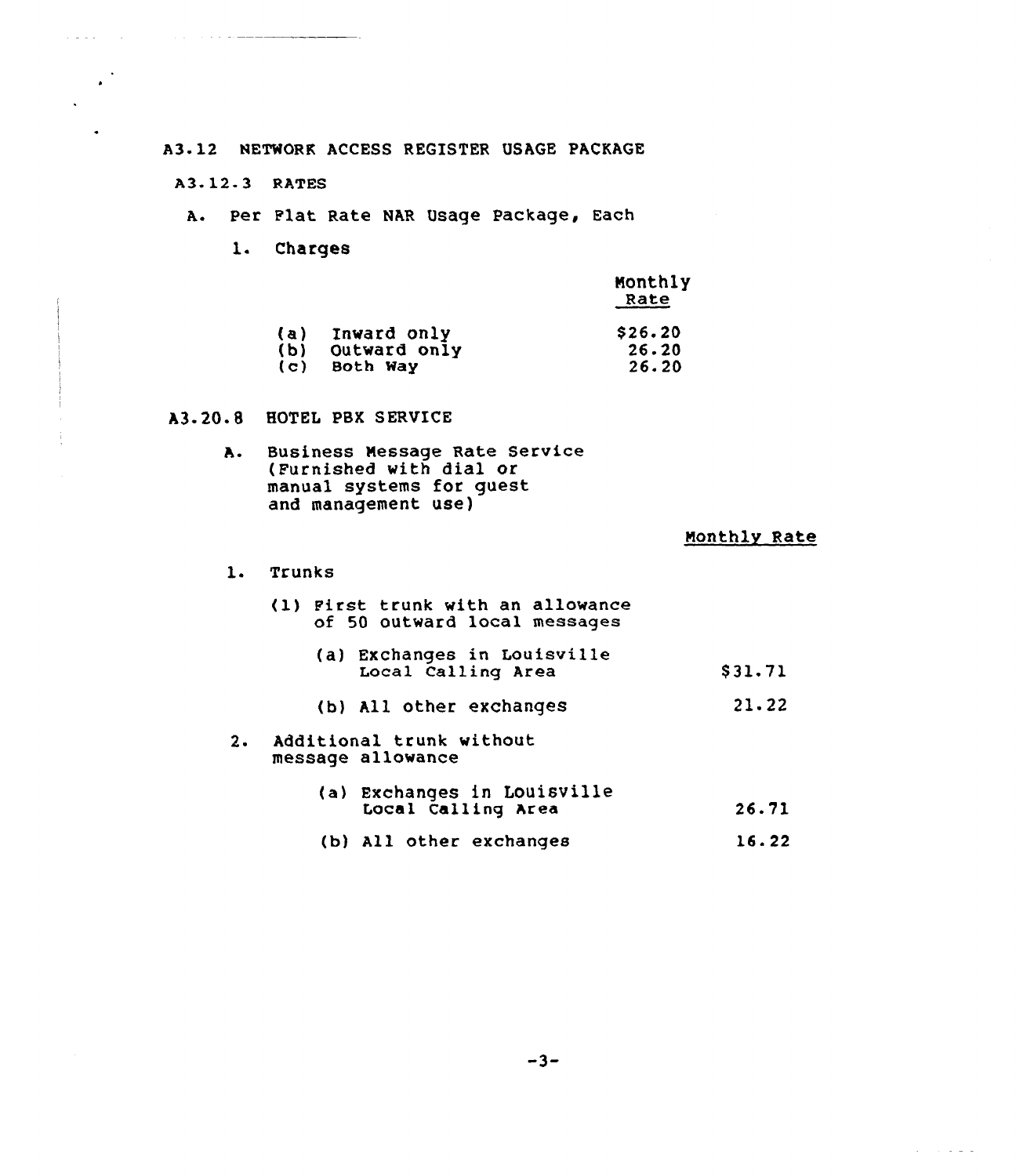A17- 4 RATES

## A17.4.3 SERVICE CHARGES

## A. Neasured Rate Nobile Service

(1) Local Service

| <b>Base Station</b> | Mo. Rate for<br>Svc. Incl. 1 hr<br>of Use of the<br>Radio Line on a<br>Dial Basis |
|---------------------|-----------------------------------------------------------------------------------|
| Bowling Green       | \$34.22                                                                           |
| Frankfort           | 34.22                                                                             |
| Louisville          | 44.71                                                                             |
| Owensboro           | 34.22                                                                             |
| Paducah             | 34.22                                                                             |
| Pikeville           | 34.22                                                                             |
| Prestonsburg        | 34.22                                                                             |
| Winchester          | 34.22                                                                             |
|                     |                                                                                   |

## A25- 2 VOLUNE USAGE NEASURED RATE SERVICE

A25.2.2 STATEWIDE RATES

# Nonthly Rate

سأستشهد والمستحدث والمتحدث والمتحدث

|       | (a) Each Line |                | \$50.34 |
|-------|---------------|----------------|---------|
| (b) - |               | Each PBX Trunk | 50.34   |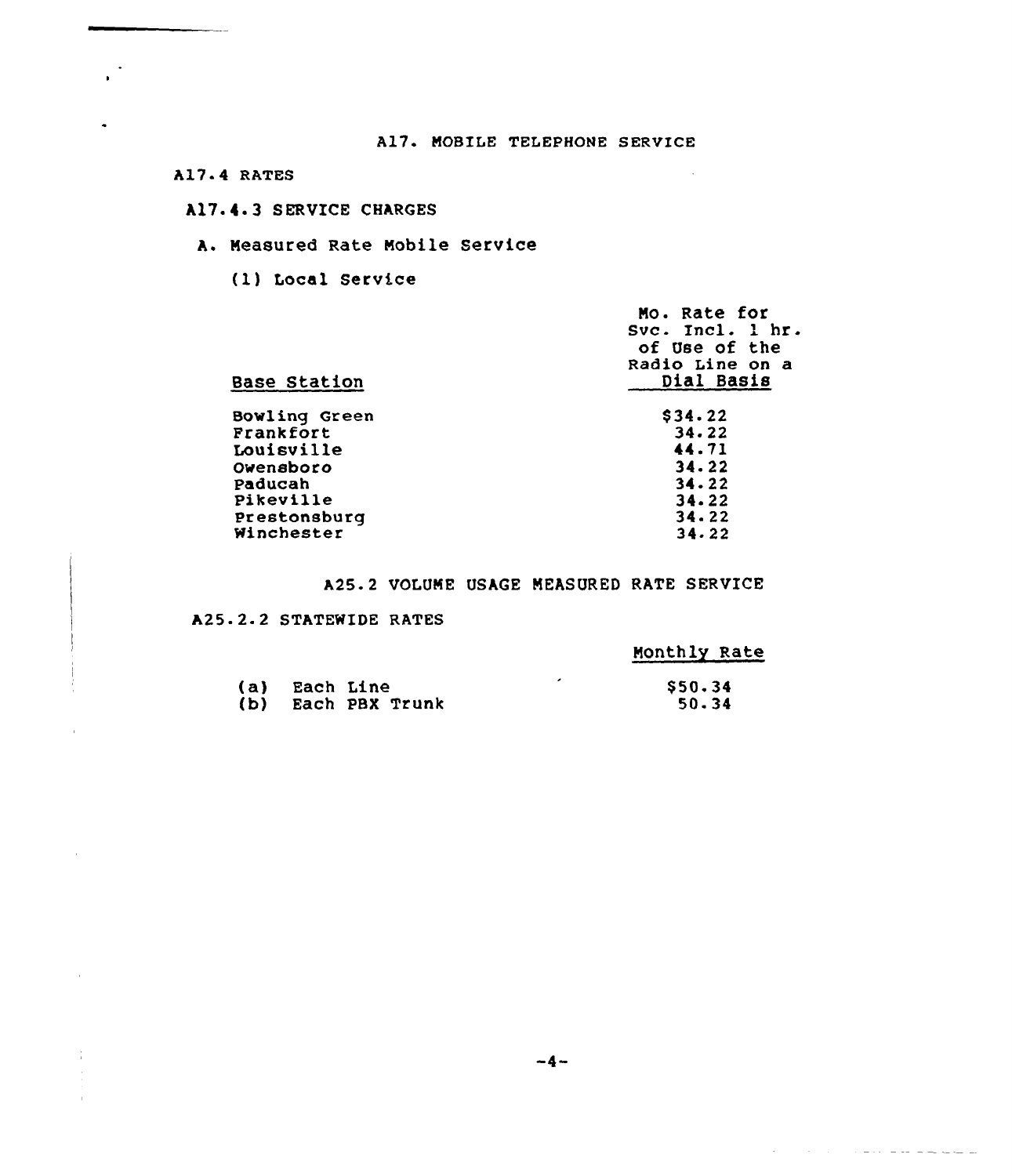## A103. OBSOLETE SERVICE OFFERINGS BASIC LOCAL EXCHANGE SERVICE

### A103 8 JOINT USER SERVICE

## A.103.8.2 RATES

 $\bullet$ 

 $\mathbf{r}$  $\frac{1}{4}$ 

 $\mathcal{L}_{\mathcal{L}}$ 

- A. Business Individual Line
- Monthly Rate

| 1. |     | Flat Rate                                         |         |
|----|-----|---------------------------------------------------|---------|
|    | (a) | Exchanges in Louisville<br>Local Calling Area     | \$12.20 |
|    |     | (b) All Other Exchanges                           | 8.16    |
| 2. |     | Measured Rate                                     |         |
|    |     | (a) Exchanges in Louisville<br>Local Calling Area | 9.15    |
|    |     | (b) All Other Exchanges                           | 6.12    |
| з. |     | Message Rate                                      |         |
|    |     | (a) Louisville Exchange                           | 7.93    |
| 4. |     | Semipublic                                        |         |
|    | (a) | Exchanges in Louisville<br>Local Calling Area     | 9.15    |
|    |     | (b) All Other Exchanges                           | 6.12    |
| в. |     | PBX Service                                       |         |
| 1. |     | Commercial Flat Rate                              |         |
|    | (a) | Exchanges in Louisville<br>Local Calling Area     | 12.20   |
|    |     | (b) All Other Exchanges                           | 8.16    |
| 2. |     | Measured Rate                                     |         |
|    | (a) | Exchanges in Louisville<br>Local Calling Area     | 9.15    |
|    |     | (b) All other Exchange                            | 6.12    |

C. Hotel PBX Service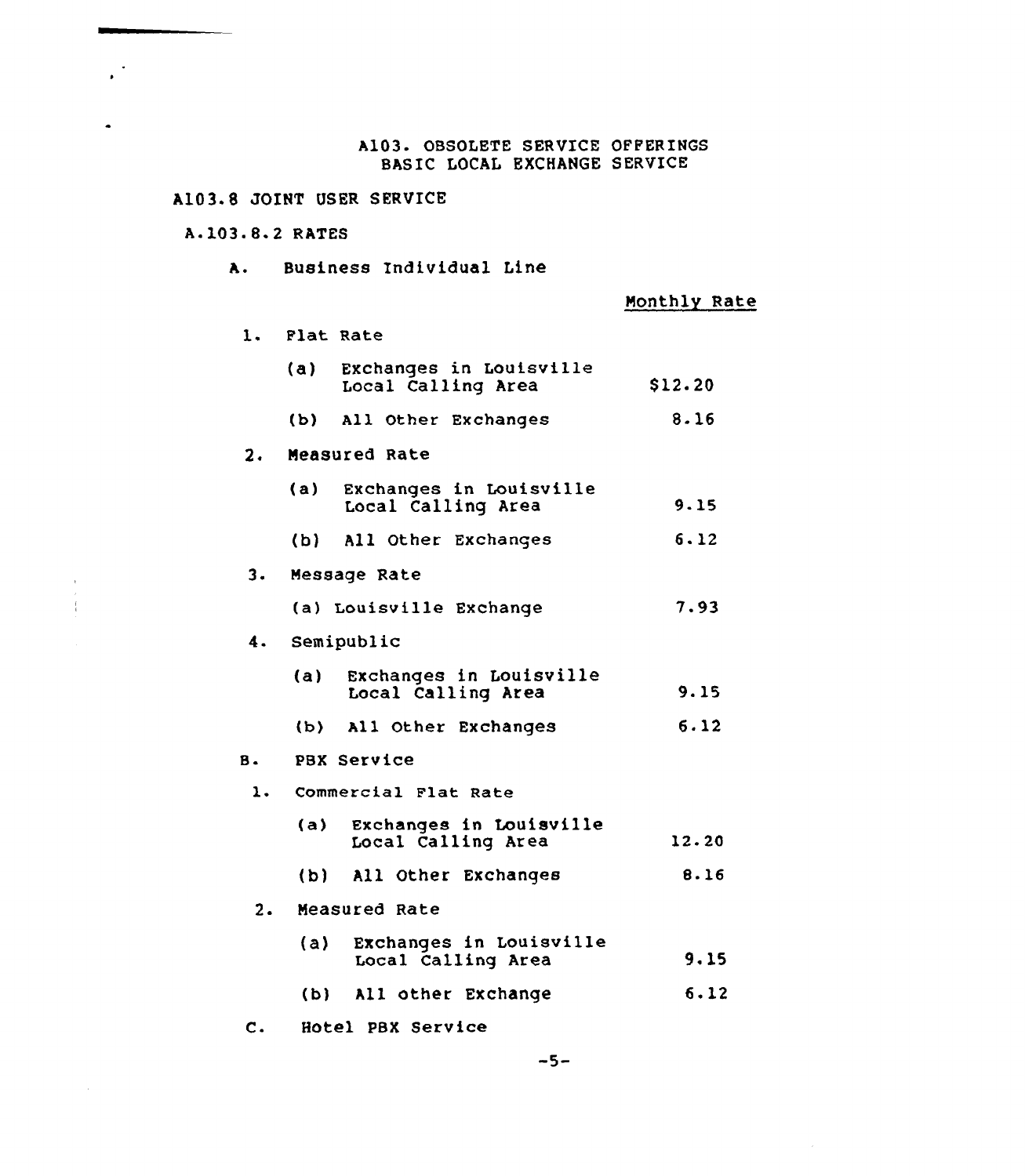|    | 1. Message Rate                                                                      |        |  |  |
|----|--------------------------------------------------------------------------------------|--------|--|--|
|    | (a) Exchanges in Louisville<br>Local Calling Area                                    | \$7.93 |  |  |
|    | (b) All Other Exchanges                                                              | 5.31   |  |  |
| 2. | Permanent Guest or Tenant<br>Maintaining A Residence in<br>the Hotel (Message Rate)  |        |  |  |
|    | Exchanges in Louisville<br>(a)<br>Local Calling Area                                 | 3.17   |  |  |
|    | (b) All Other Exchanges                                                              | 2.12   |  |  |
|    | 3. Measured Rate                                                                     |        |  |  |
|    | (a) Exchanges in Louisville<br>Local Calling Area                                    | 9.15   |  |  |
|    | (b) All Other Exchanges                                                              | 6.12   |  |  |
| 4. | Permanent Guest or Tenant<br>Maintaining a Residence in<br>the Hotel (Measured Rate) |        |  |  |
|    | (a) —<br>Exchanges in Louisville<br>Local Calling Area                               | 3.66   |  |  |
|    | (b) All Other Exchanges                                                              | 2.45   |  |  |

#### AllO. OBSOLETE SERVICE OFFERINGS CENTREX SERVICE

### Alia.l CENTREX SERVICE

A. 110.1.6 RATES

 $\sim$  .

 $\bullet$ 

 $\frac{1}{4}$  ,  $\frac{1}{2}$ 

 $\Delta\phi$  .

 $\sim$ 

 $\mathcal{A}$ 

- 8. Station Lines
- l. Centrex <sup>I</sup>
	- a. Main Centrex Station Number Access, at the location with the largest number of main<br>stations. Both Exchange Access and Intercommunic tion charges following apply.